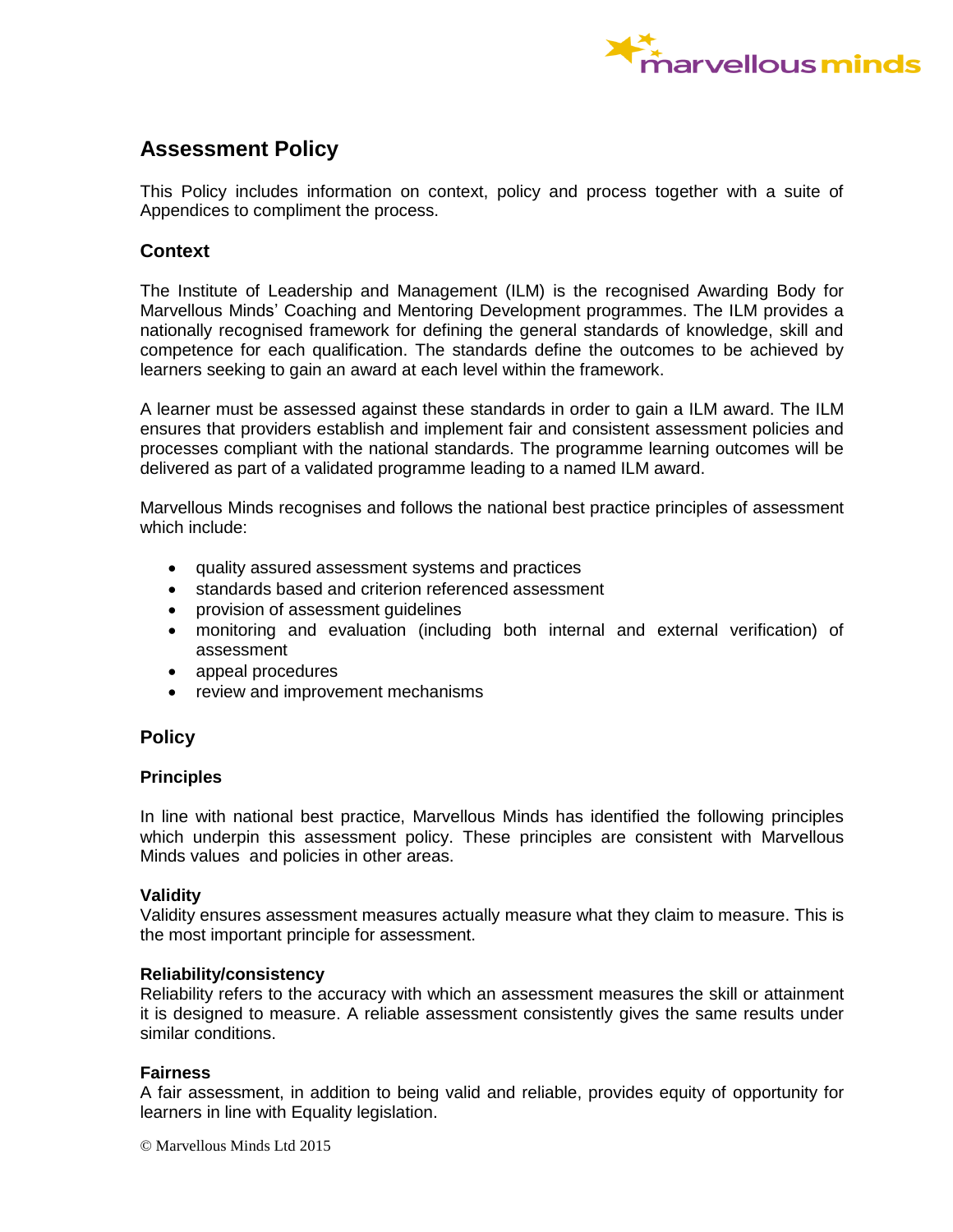

### **Quality**

Quality is a key principle in ensuring the credibility and status of Marvellous Minds accredited programmes. Quality will be assured through an assessment framework.

### **Transparency**

A transparent assessment policy and assessment guidelines will ensure clarity and understanding by all relevant stakeholders. This will include clear and unambiguous definitions and requirements with regard to fairness, consistency, validity and reliability.

### **Complementarity**

The principle of complementarity acknowledges the separate and distinct roles of the ILM and Marvellous Minds in the context of their explicit responsibilities relating to assessment.

### **Policy statements**

Marvellous Minds will strive to operate fair and consistent assessment policies and practices, through its assessment and quality assurance policies and procedures and the monitoring of their fair and consistent implementation.

Marvellous Minds will strive towards excellence on best practice in assessment:

- assessment will measure learning in line with the national standards of knowledge, skill and competence of the award
- assessment processes will be valid, reliable and fair
- assessment will be carried out in line with agreed quality assurance procedures and incorporate ongoing monitoring
- programme design, content and delivery, programme learning outcomes, national standards and assessment will be aligned to each other

### **Planning & implementation of assessment**

The following good practice principles apply:

- a coordinated assessment plan per programme
- the selected assessment methods will be appropriate to the programme
- the content and learning outcomes of each programme will be in line with the standards of knowledge, skill and competence of the award
- where appropriate, a range of assessment methods should be applied
- assessment should, where possible, be integrated and over-assessment avoided
- appropriate language and expressions will be used in the assessment
- appropriate timing of assessment will occur, including setting of deadlines and related policy (e.g. for treatment of assessment evidence submitted late)

### **Recognition of prior learning**

Assessment processes recognise prior learning.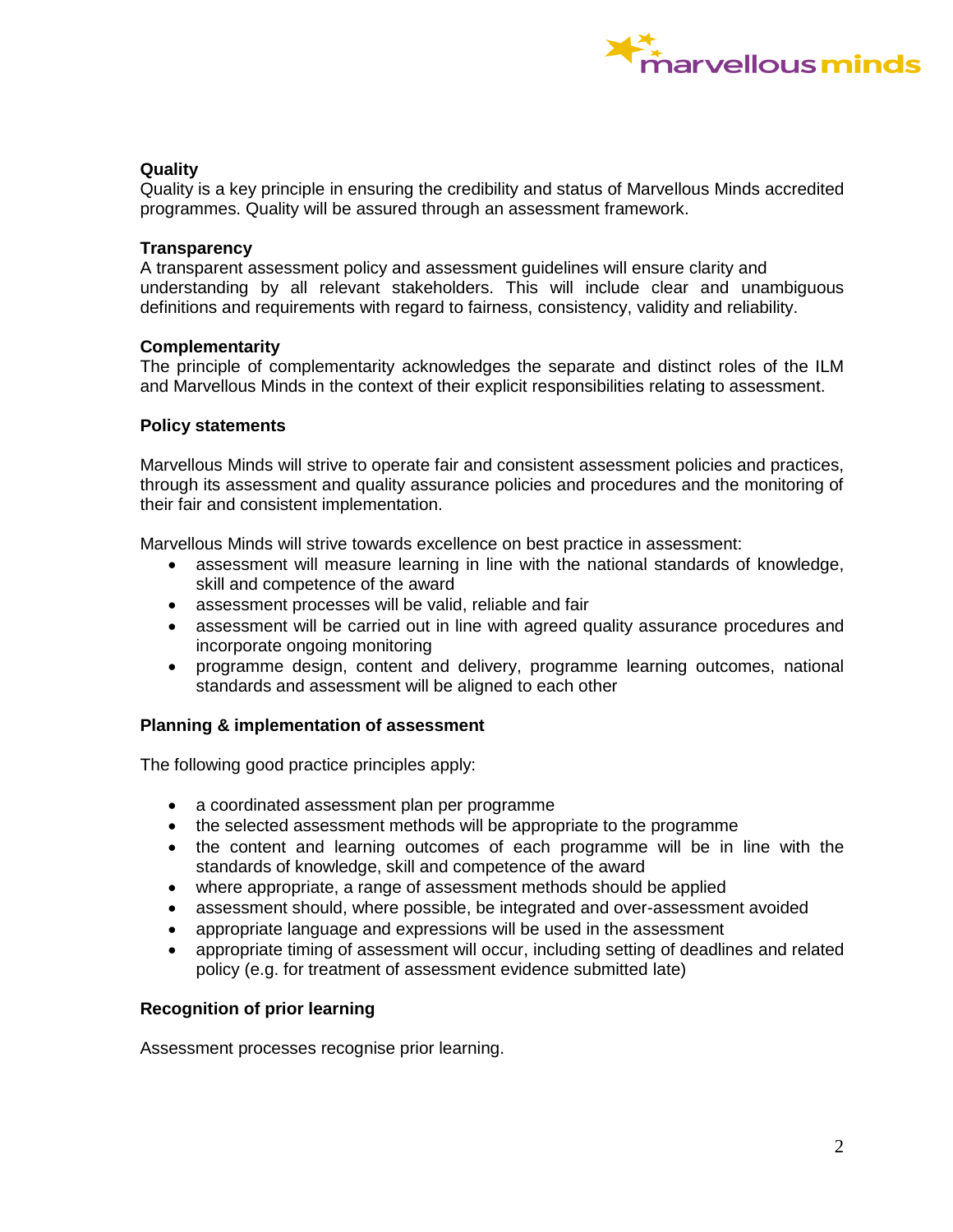

### **Making assessment decisions**

The following good practice principles apply:

- sufficient evidence will be gathered upon which to make an assessment decision
- assessment marking will be consistent/reliable across internal assessors
- assessment will be undertaken by a suitably qualified assessor (ie. have relevant qualifications and/or relevant current knowledge, skill and competence in the area which they are assessing)
- assessment systems include internal verification and checking processes
- data returned to the ILM for certification purposes should be accurate and reliable
- an internal appeals mechanism operates for learners wishing to appeal the outcome of an assessment

#### **Security**

In line with data protection legislation, Marvellous Minds operates secure mechanisms for recording, storing and accessing learners assessment records.

### **Informing learners**

The following good practice principles apply:

- assessment will be transparent and all relevant information will be made available to learners, prior to the assessment
- processes are in place to ensure clear results are given to learners
- constructive formative feedback as appropriate, will be given to learners

### **Reasonable accommodation**

Reasonable accommodation regarding the adaptation of assessment will be made, as necessary, to cater for the needs of learners covered by current Equality legislation.

### **Process**

### **Roles**

The roles of the learner, Marvellous Minds and the ILM are clearly identified and clarified to ensure fair and consistent assessment.

### **The ILM will:**

- approve an Assessment Policy
- approve standards for named awards
- quality assure the processing of results
- make decisions regarding appeals
- issue certificates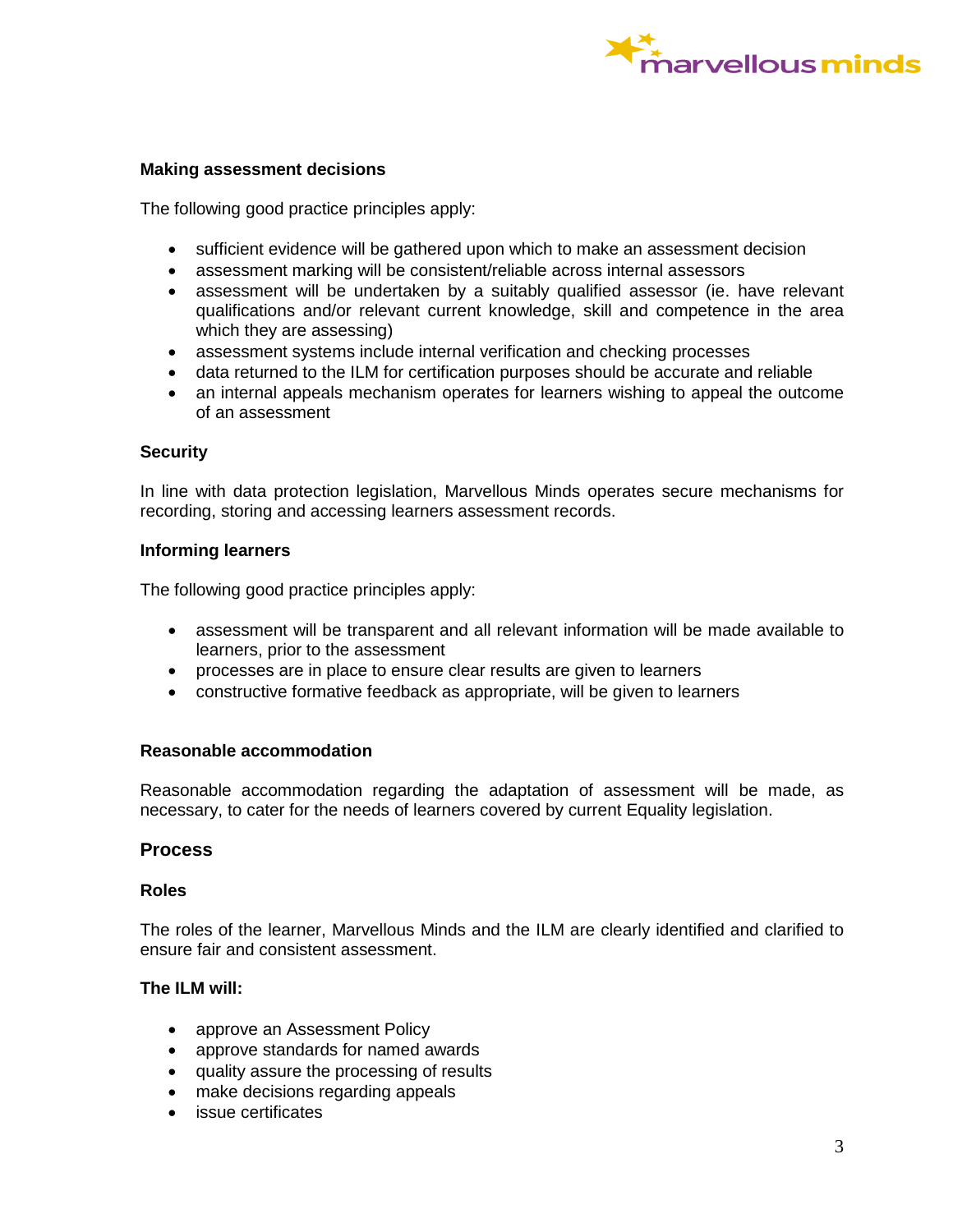

• make awards

### **Marvellous Minds will:**

- establish assessment policies and procedures and submit to ILM as part of quality assurance agreement
- submit programmes leading to named ILM awards for validation
- comply with their quality assurance agreements and validation requirements
- deploy appropriately qualified personnel e.g., assessors
- plan and implement fair and consistent assessment of learners within and across programmes and against the ILM standards
- ensure security of materials, process and records
- provide feedback to learners
- put in place a quality assured Authentication Process, including internal and external verification processes
- facilitate the recognition of prior learning
- provide learners with information on the assessment and appeals process
- facilitate the appeals process
- provide reasonable accommodation
- ensure accuracy of data sent to the ILM for registration and certification purposes

### **Learners will:**

- follow the required procedures for fair and consistent assessment
- seek and ensure familiarity with information on assessment, including deadlines, producing own work as evidence, etc
- be entitled to appropriate opportunity to demonstrate that s/he has reached the standards of an award
- be, on demonstrating that s/he has achieved the standards of that award, entitled to the award
- be entitled to appeal any assessment decision, through the established procedures, firstly to the provider (as per their quality assurance agreement) and subsequently to the ILM

### **Process for quality assuring assessment**

Appendix 1: Process for quality assuring assessment Appendix 2: Internal Verification of Assignment Brief Form

Appendix 3: Learner Assignment feedback form

Appendix 4: Assessment summary tracking form (4 pages)

Appendix5: Qualification achievement sheet and certification request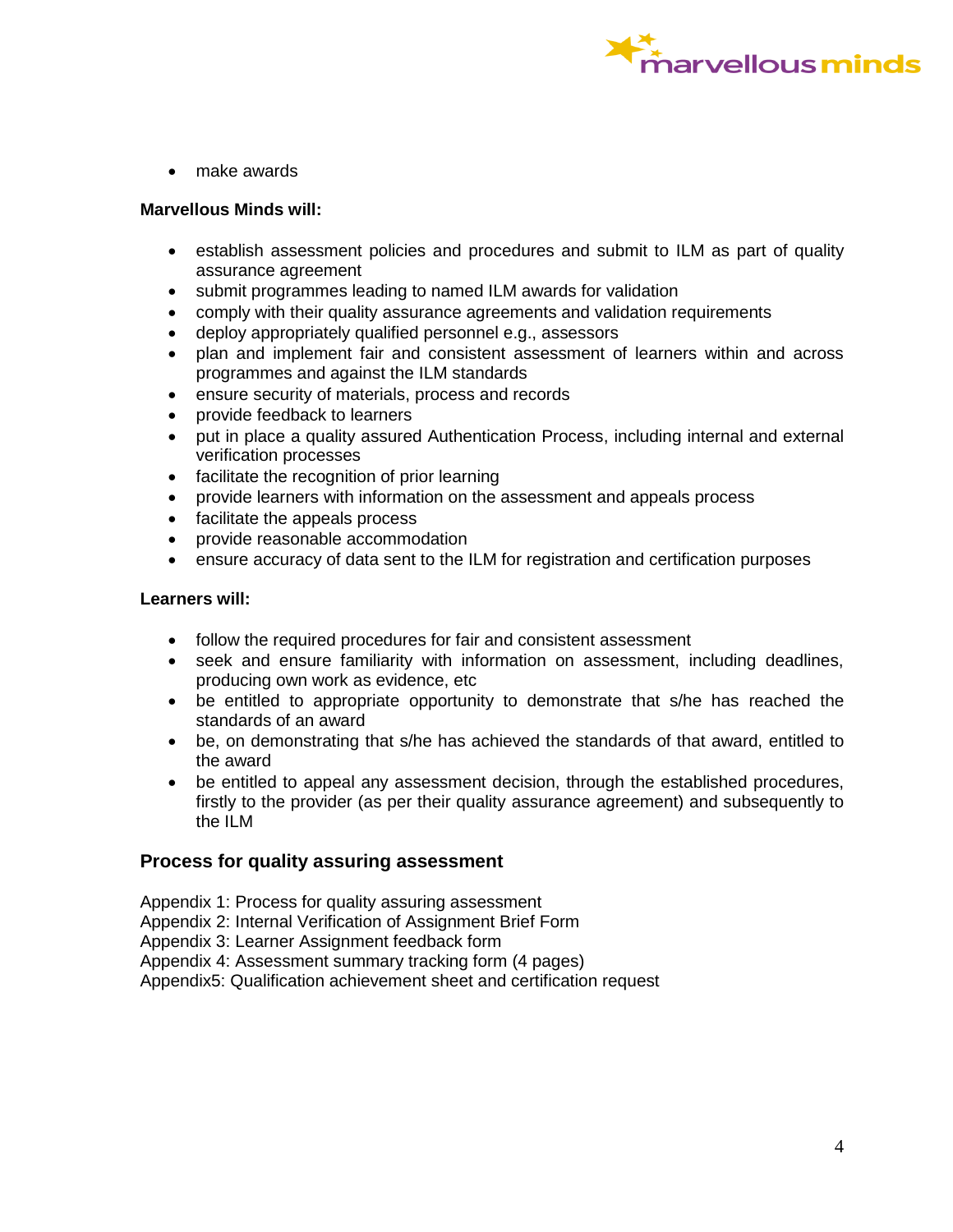

### **Assessing learners**

The assessment evidence submitted by a learner will be assessed and marked by an appropriate person. Assessors must be qualified and/or experienced in their specific field and in the assessment requirement for the award. All assessors must be familiar with course programme and assessment requirements for the award.

Assessors will accurately and fairly assess the evidence of candidates against the ILM standards.

Assessors are required to judge and record the learner's evidence and to make recommendations as appropriate.

#### **Authentication processes**

Assessment needs to be recorded and verified as being fair and consistent.

The Authentication Process includes an internal and external dimension.

Monitoring will verify that:

- (i) agreed procedures, for ensuring fair and consistent assessment, are being implemented and evaluated
- (ii) specific assessment arrangements, devised for a given validated programme, are being followed
- (iii) assessment is fair and consistently applied and complies with the appropriate national standards of knowledge, skill and/or competence

#### **Internal verification**

Internal verification will typically be on a sampling basis and will involve a peer group of deliverers/assessors verifying a sample of each others work and meeting as a group to discuss any issues.

See Marvellous Minds' Internal Verification Policy, Procedures and Documentation

#### **External verification**

External verification will take place by an external authenticator from the ILM whose role is to provide independent verification of fair and consistent assessment, in line with the awarding body guidelines.

Through the Authentication Process decisions will be taken regarding eg results, breaches of examination regulations and appeals. The process will ensure that results are ratified and sign-off by Marvellous Minds prior to submission to ILM.

Reports relating to the authentication process will be maintained by Marvellous Minds and will be reviewed as part of the self evaluation processes and by ILM as required.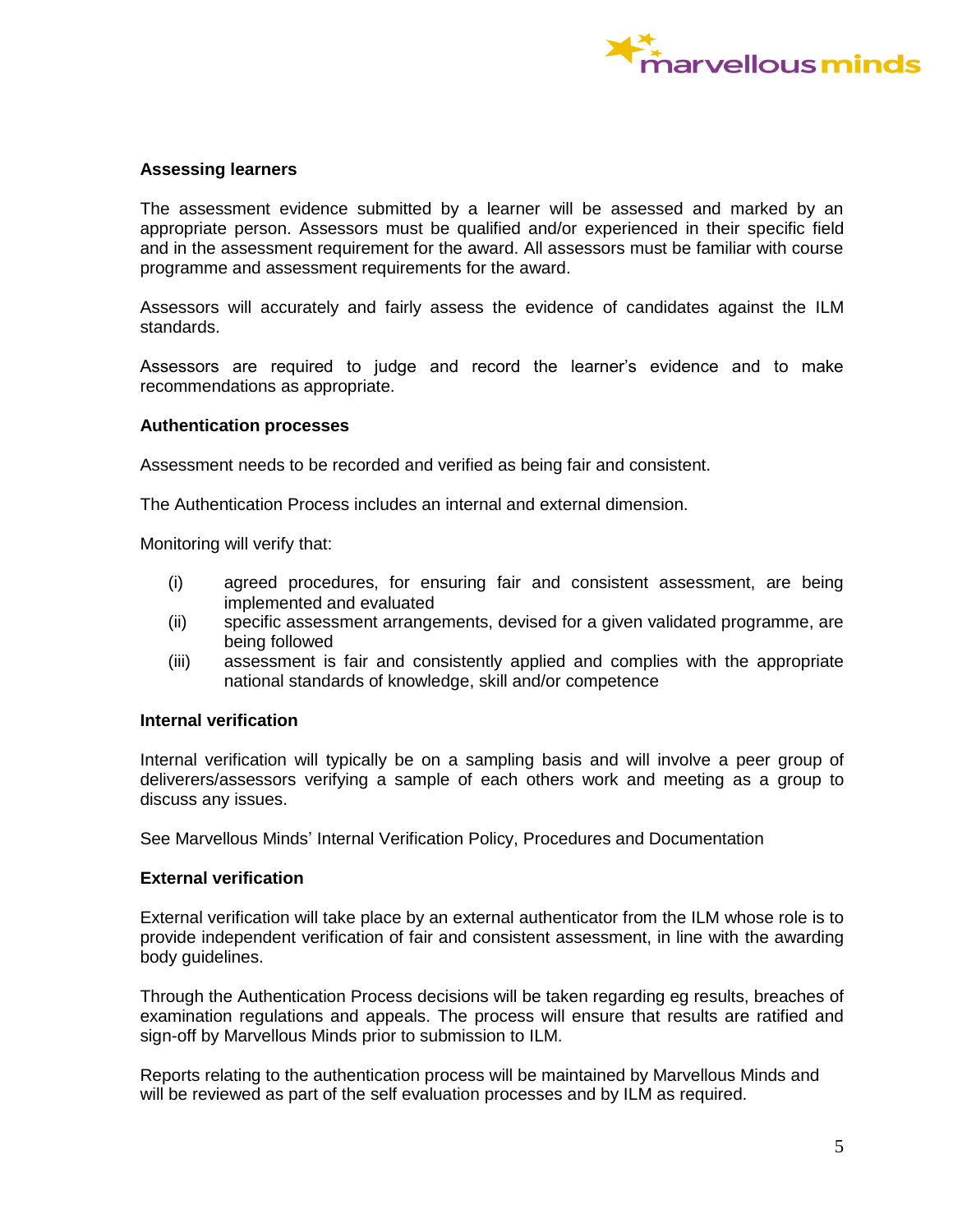

The provider will forward the results to the ILM, for the purpose of making awards.

### **Appeals process**

The internal verification process includes the release of provisional results to learners in order to activate the internal appeals process.

In the event of a learner being dissatisfied with the outcome(s) of an assessment decision, the learner will be supported in evoking the Appeals Process.

Recourse to the ILM appeals process will follow only if satisfactory resolution of appeals has not been reached through Marvellous Minds' own appeals process. In such cases the provider should identify the learners results as 'under appeal' and a written appeal should be submitted by the learner via Marvellous Minds to the ILM.

#### **Submitting results to the ILM**

The authentication process will result in ratification of the final results and Marvellous Minds will submit these to the ILM for the purpose of making the awards.

### **Make awards**

The ILM is responsible for quality assuring its own internal processing of results for the purposes of making awards.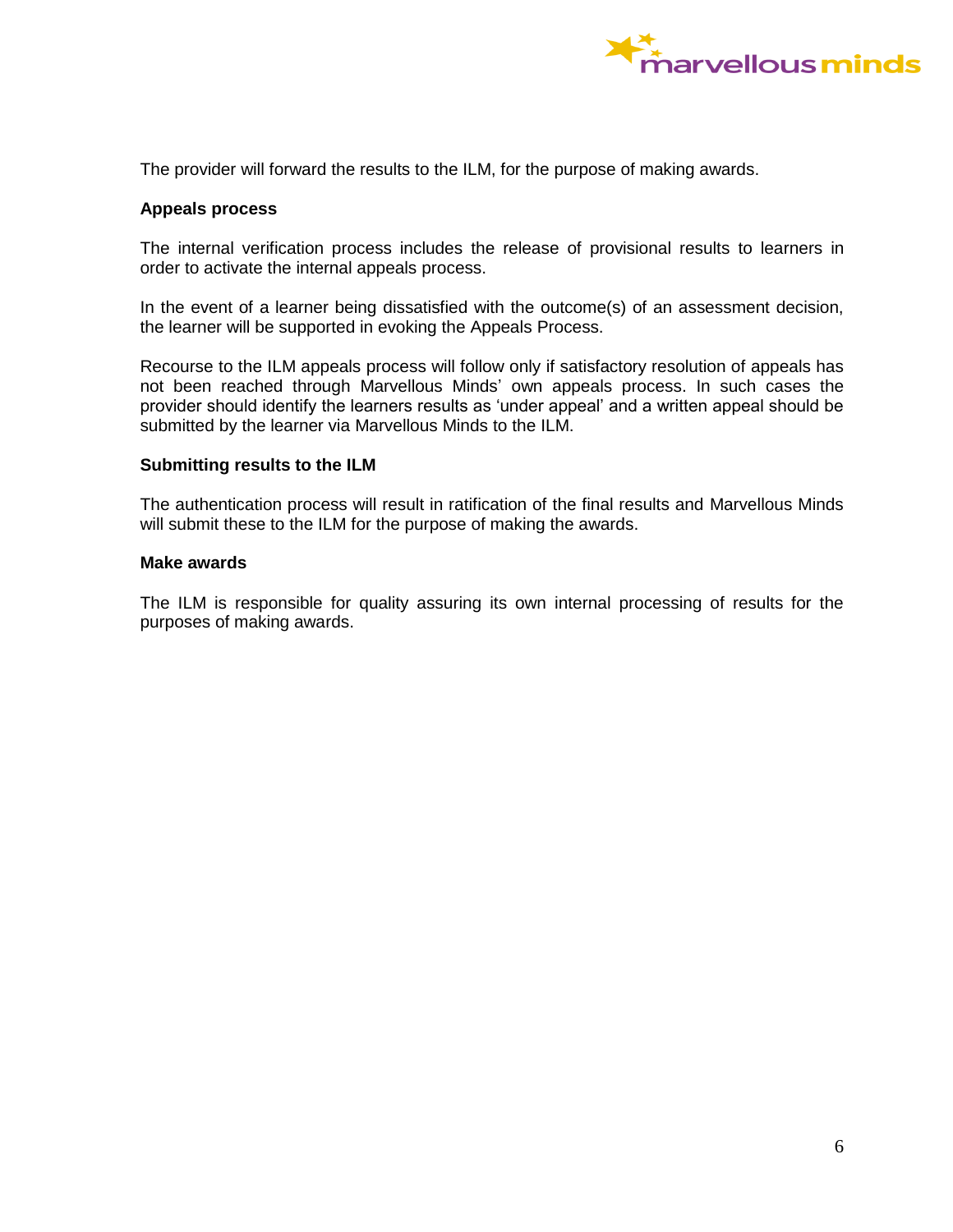

### **Appendix 1: Process for quality assuring assessment**

1. Obtain ILM Award Specification and Assessment Guidelines

2. Ratify Assessment Policy and Procedures and Guidelines

3. Validate assessment arrangements per programme

4. Deliver programmes

5. Assess learners

6. Authenticate own processes via internal verification and external verification processes

- 7. Operate the internal appeals process
	- 8. Submit results to the ILM
- 9. Publish results and award certificates to learners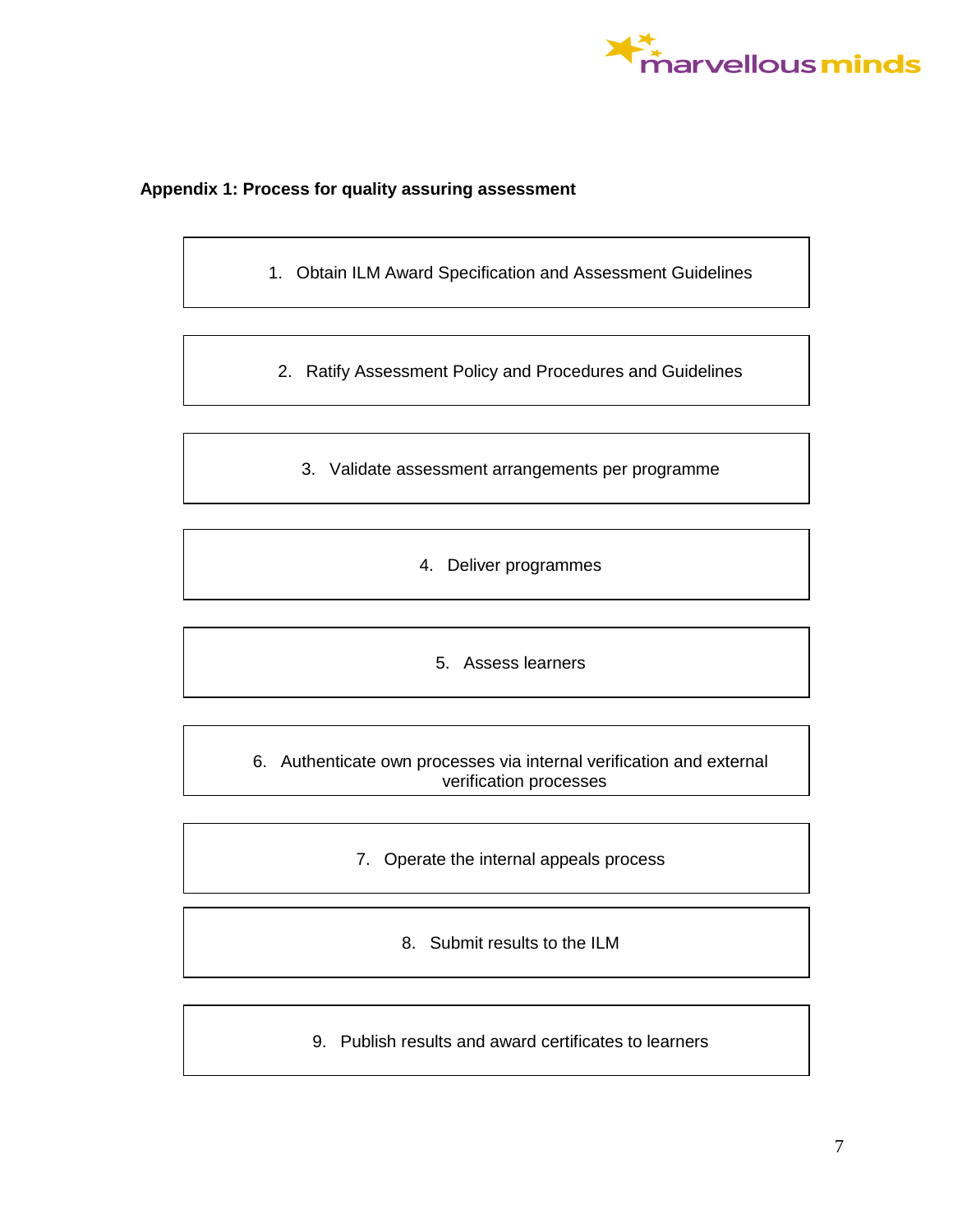

# **Appendix 2 Internal Verification of Assignment Brief Form**

| Title of assignment      |  |
|--------------------------|--|
| Unit                     |  |
| Assessor                 |  |
| Student                  |  |
| <b>Internal Verifier</b> |  |

|                |                                                                                                     | $\sqrt{}$ or X                   |                    |
|----------------|-----------------------------------------------------------------------------------------------------|----------------------------------|--------------------|
|                | Evaluation criteria                                                                                 | $\overline{1}^{\text{st}}$ draft | <b>Final brief</b> |
|                | Is the assignment word processed?                                                                   |                                  |                    |
| 2              | Is there a title to the assignment?                                                                 |                                  |                    |
| 3              | Is there reference to the unit and the learning objectives<br>being assessed?                       |                                  |                    |
| $\overline{4}$ | Is there suitable scenario/introduction that is appropriate<br>to the level of the student?         |                                  |                    |
| 5              | Are the instructions clear and unambiguous, including<br>the format that the assignment is to take? |                                  |                    |
| 6              | Are there clear assessment criteria included in the<br>assignment brief?                            |                                  |                    |
|                | Do the grading criteria relate to the outcome(s) being<br>assessed for the qualification?           |                                  |                    |
| 8              | Is the assignment appropriate for the level of the<br>learners?                                     |                                  |                    |
| 9              | Is the standard of communication appropriate?                                                       |                                  |                    |
| 10             | Is the hand in date clear?                                                                          |                                  |                    |

Comments: (including key strengths of the brief and any improvement and corrective actions required)

| Assessor signature                            | Date |  |
|-----------------------------------------------|------|--|
| <i><b>IV signature</b></i><br>(ready for use) | Date |  |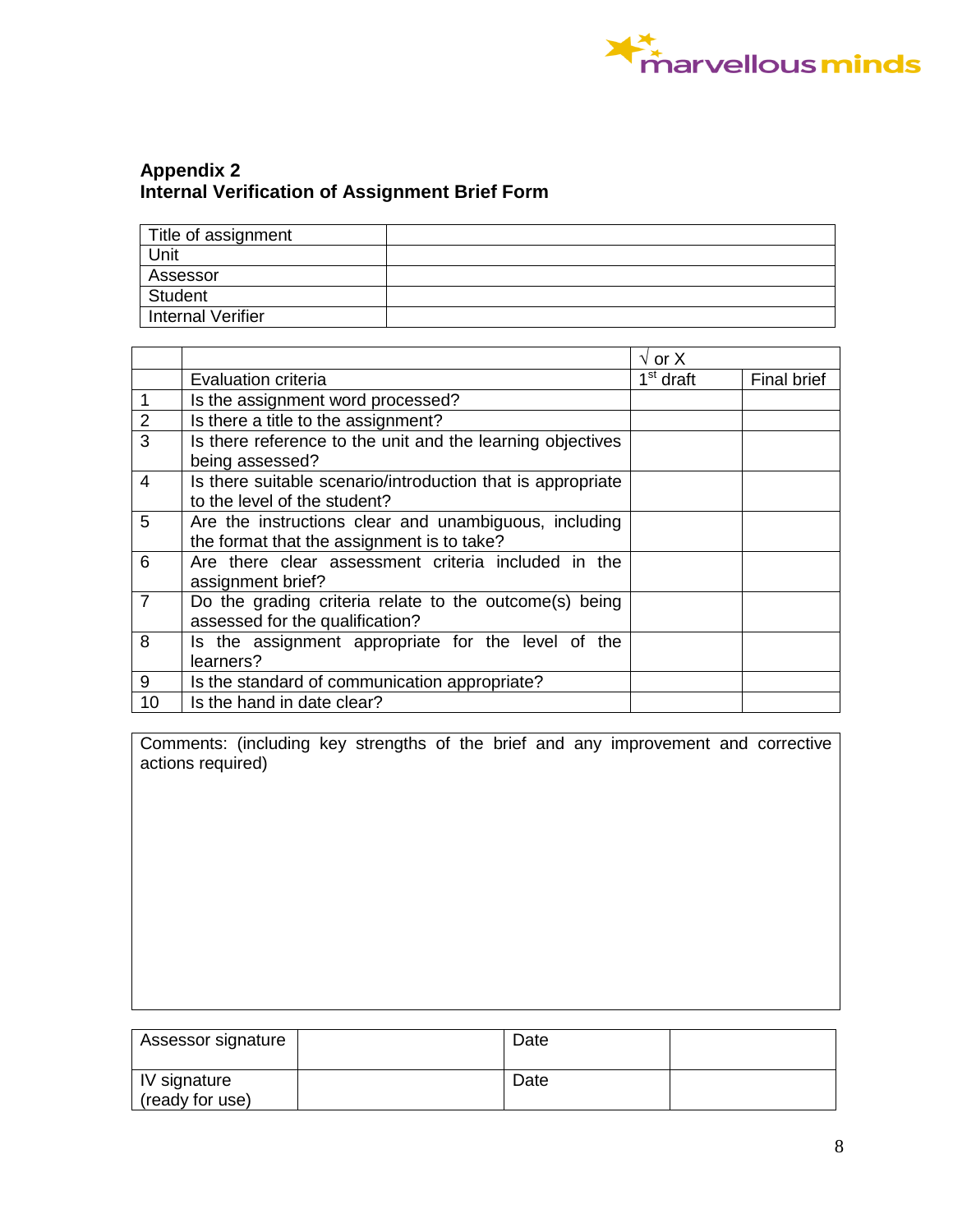

# **Appendix 3 Learner Assignment feedback form**

**ASSESSMENT FEEDBACK SHEET** (AS A MINIMUM REQUIREMENT, ALL FEEDBACK SHEETS MUST INCLUDE THE FOLLOWING INFORMATION):

| <b>QUALIFICATION</b>                     |                          |                   |
|------------------------------------------|--------------------------|-------------------|
| UNIT TITLE                               |                          |                   |
| <b>UNIT NUMBER</b>                       |                          | <b>PASS/REFER</b> |
| <b>ASSESSOR</b>                          |                          |                   |
| <b>INTERNAL VERIFIER</b>                 |                          |                   |
| <b>STUDENT NAME</b>                      |                          |                   |
| <b>STUDENT DECLARATION IN RESPECT OF</b> |                          |                   |
| PLAGIARISM (TO BE COMPLETED WHEN         | <b>STUDENT SIGNATURE</b> |                   |
| FORM IS USED AS AN ASSIGNMENT            |                          |                   |
| <b>COVER SHEET)</b>                      |                          |                   |
| <b>SUBMISSION DATE</b>                   |                          |                   |
| <b>SUBMISSION DEADLINE</b>               |                          |                   |

| <b>LEARNING OUTCOMES FOR UNIT</b> | TUTOR FEEDBACK FOR EACH LEARNING OUTCOME |
|-----------------------------------|------------------------------------------|
|                                   |                                          |
|                                   |                                          |
|                                   |                                          |
|                                   |                                          |
|                                   |                                          |
|                                   |                                          |
|                                   |                                          |
|                                   |                                          |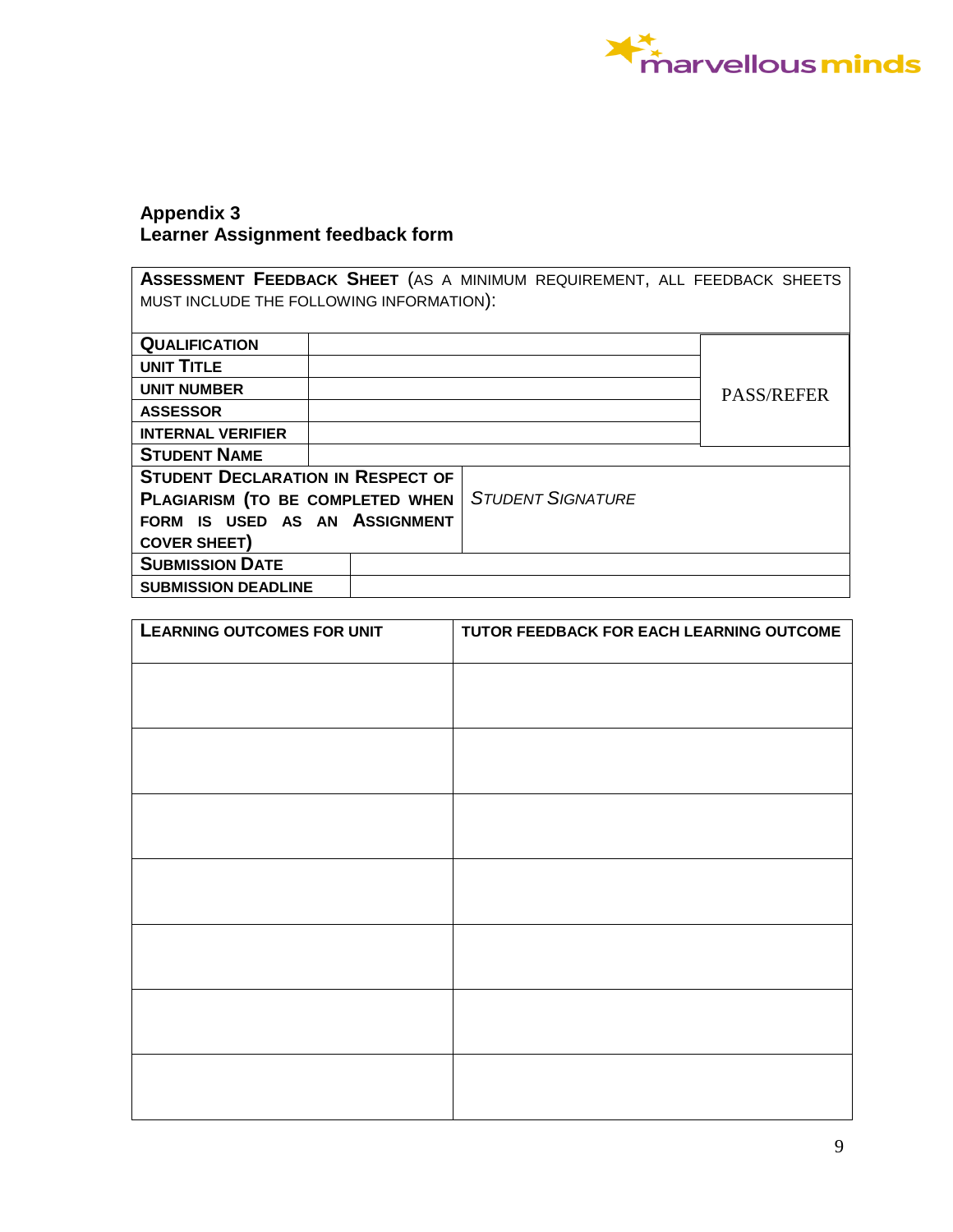

**OVERALL COMMENTS**

### **SEE OVERPAGE FOR ACTIONS REQUIRED**

**TUTOR SIGNATURE……………………………………………………. DATE……………………………………**

| <b>LEARNING OUTCOMES</b> | <b>FURTHER ACTION RQUIRED</b> | DATE TO          | <b>BE</b> |
|--------------------------|-------------------------------|------------------|-----------|
|                          |                               | <b>COMPLETED</b> |           |
|                          |                               |                  |           |
|                          |                               |                  |           |
|                          |                               |                  |           |
|                          |                               |                  |           |
|                          |                               |                  |           |
|                          |                               |                  |           |
|                          |                               |                  |           |
|                          |                               |                  |           |
|                          |                               |                  |           |
|                          |                               |                  |           |
|                          |                               |                  |           |
|                          |                               |                  |           |
|                          |                               |                  |           |
|                          |                               |                  |           |
|                          |                               |                  |           |
|                          |                               |                  |           |
|                          |                               |                  |           |
|                          |                               |                  |           |
|                          |                               |                  |           |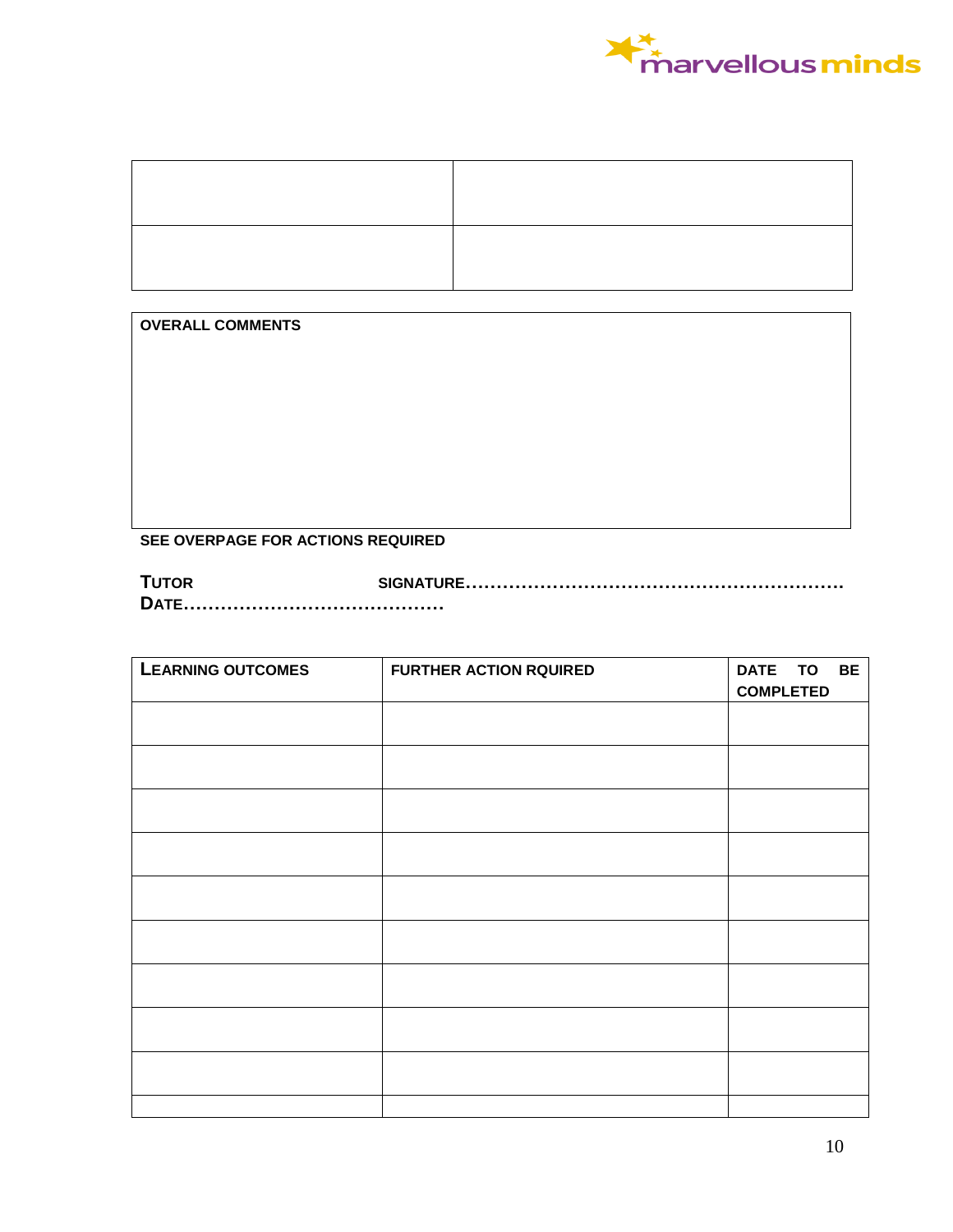

**TUTOR SIGNATURE …………………………………………………………………..**

Date**………………………**

If there is something you do not understand or some aspect on which you want further information, and you have not yet had the opportunity, you must make an appointment with your tutor to discuss this assessment and the feedback given. You may be asked to use this feedback to reflect upon your personal development (PDP). Upon receipt of the feedback from your unit tutor, please complete below your reflections on this assessment for your future action.

STUDENT SIGNATURE ……………………………………………… DATE ……………………………………………

| marker signature | <b>OUT</b><br>marker signature<br>ے | External examiner initials |
|------------------|-------------------------------------|----------------------------|
|                  |                                     |                            |

\*Please note that all grades are provisional subject to confirmation by the ILM.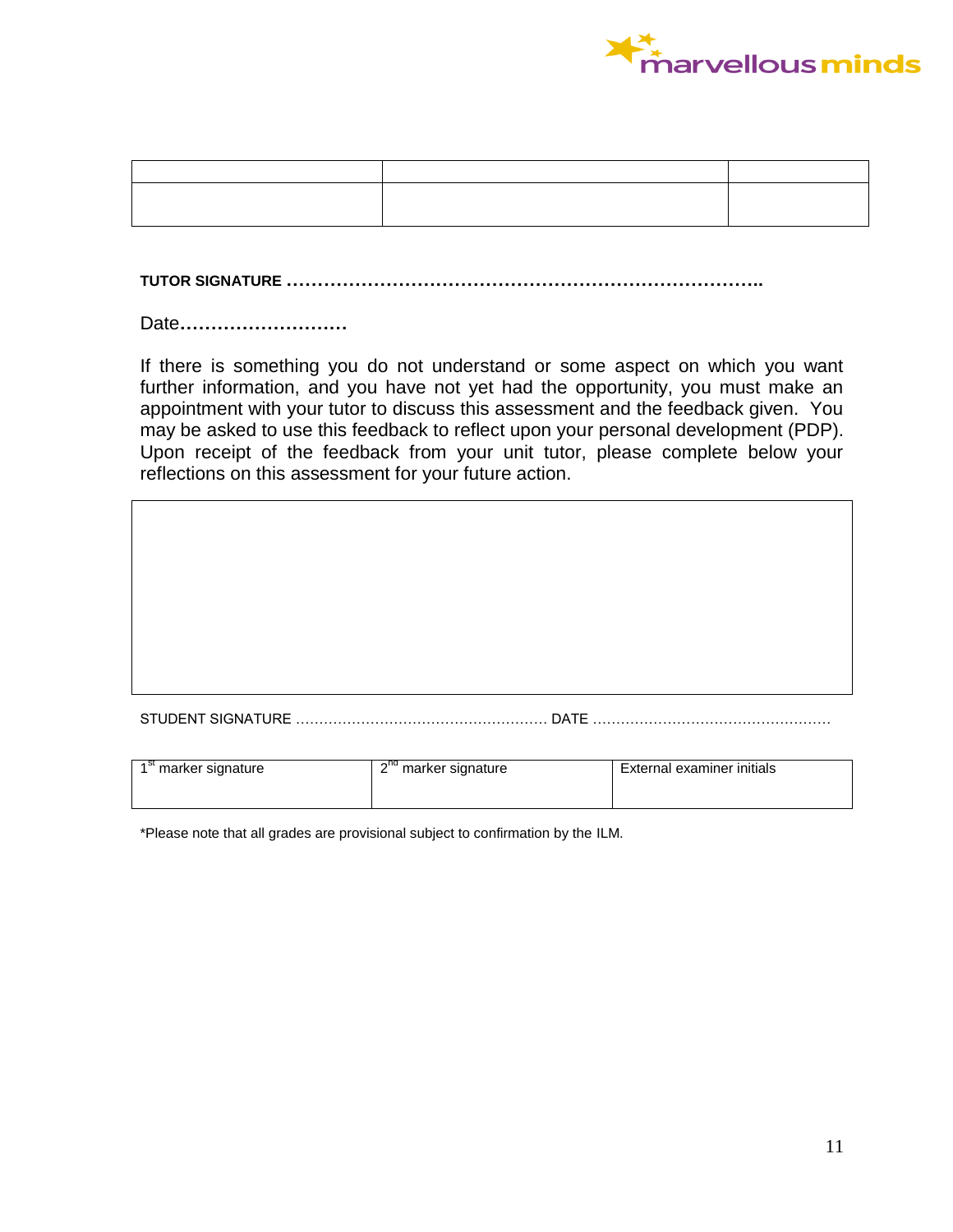

### **Appendix 4 Assessment Summary Tracking Form Qualification: Certificate in Coaching and Mentoring**

| <b>Student</b> | 500 | 501 | 503 |
|----------------|-----|-----|-----|
|                |     |     |     |
|                |     |     |     |
|                |     |     |     |
|                |     |     |     |
|                |     |     |     |
|                |     |     |     |
|                |     |     |     |
|                |     |     |     |
|                |     |     |     |
|                |     |     |     |
|                |     |     |     |
|                |     |     |     |
|                |     |     |     |
|                |     |     |     |
|                |     |     |     |
|                |     |     |     |
|                |     |     |     |
|                |     |     |     |
|                |     |     |     |
|                |     |     |     |
|                |     |     |     |
|                |     |     |     |